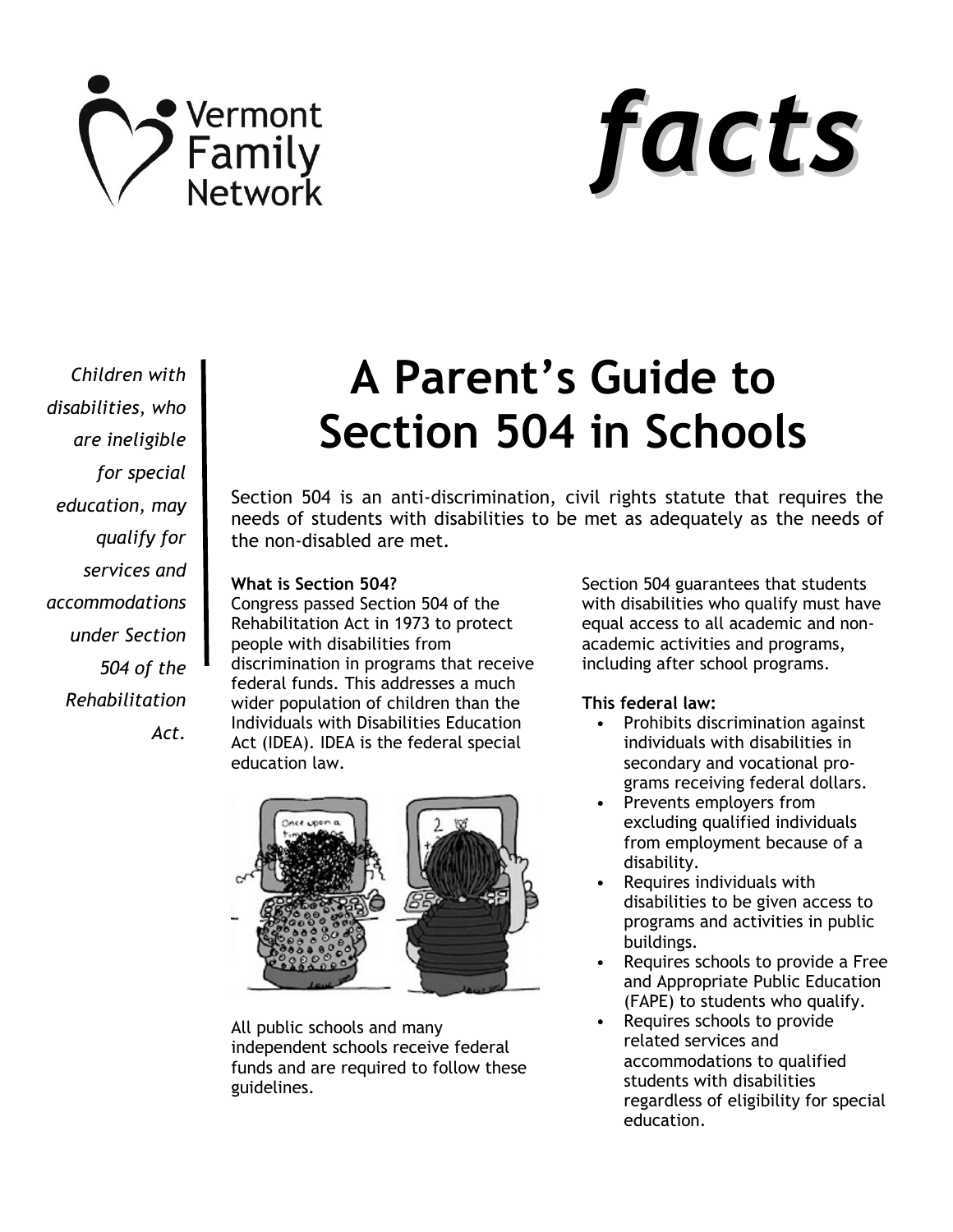

## **Who can receive 504 services?**

To qualify for services, a child or adult must have a disability that substantially limits one or more major life activities, or must have a record of having a disability, or must be regarded as having a disability. (The person has been treated as though they have a disability.)

Major life activities include: self-care, performing manual tasks, walking, seeing, hearing, speaking, breathing, learning, and working.

Section 504 defines disability as a physical or mental impairment including, but not limited to:

- Learning impairments or disabilities.
- Emotional or psychiatric disabilities.
- Attention Deficit Disorder (ADD) or Attention Deficit Hyperactivity (ADHD).
- Severe allergies, chronic asthma, or health impairment.
- Cosmetic disfigurement or amputation.
- Injuries or broken bones.
- Communicable diseases, such as HIV.
- Drug addiction (unless individuals are current users, not in rehabilitation programs).
- Alcohol addiction (does not exclude current users).

**How does the Section 504 work in schools?** Every school must have written 504 policies and procedures that describe how it will carry out the requirements of the law. First, check with your school to find out who the 504 coordinator is and what to do in order to follow your district's guidelines. Talking to the principal, guidance counselor, special educator, or teachers are other ways to learn how this process works and how to make a referral for Section 504 services.

**The 504 team and the 504 coordinator**

A knowledgeable group of people will gather information to determine whether or not your child qualifies for 504 services. Every school should have a 504 team. Members of the team may include teachers, guidance counselors,

While schools are not required to include parents, most schools welcome parents as part of the team. If your child qualifies for Section 504 services, the team is responsible for developing a plan to accommodate the child's educational needs. Each school or school district should have an individual who coordinates Section 504 services. Parents may ask the 504 coordinator to include them in meetings and/or request an opportunity to share information about their child with their 504 team.

## **Evaluations for Section 504**

An appropriate evaluation includes tests and/or other evaluation measures, including assessments of the specific areas of a child's educational need. A Section 504 evaluation must be more than a single intelligence score. Schools are required to evaluate a student before determining that the student has a disability.

Tests and measures must be validated for the specific purpose for which they are used and must be conducted by trained personnel. Assessments may address aptitude and achievement, teacher recommendations, physical condition, social and cultural background, and adaptive behavior.

Schools must establish standards and procedures for initial evaluations and reevaluations of students who may be eligible for accommodations under Section 504. The school may use the same procedures to evaluate a student for Section 504 services as it uses to evaluate a student for special education.

## **Information needed to document the student's eligibility**

as the may include teachers, guidance counselors,<br>
evaluation process to minimize the risk of error. There is no specific amount of information required under the law to document a student's eligibility. The 504 team determines the amount of information needed. As part of its evaluation, they will determine whether a child has a substantial limitation in a major life activity. Section 504 does require schools to draw from a variety of sources in the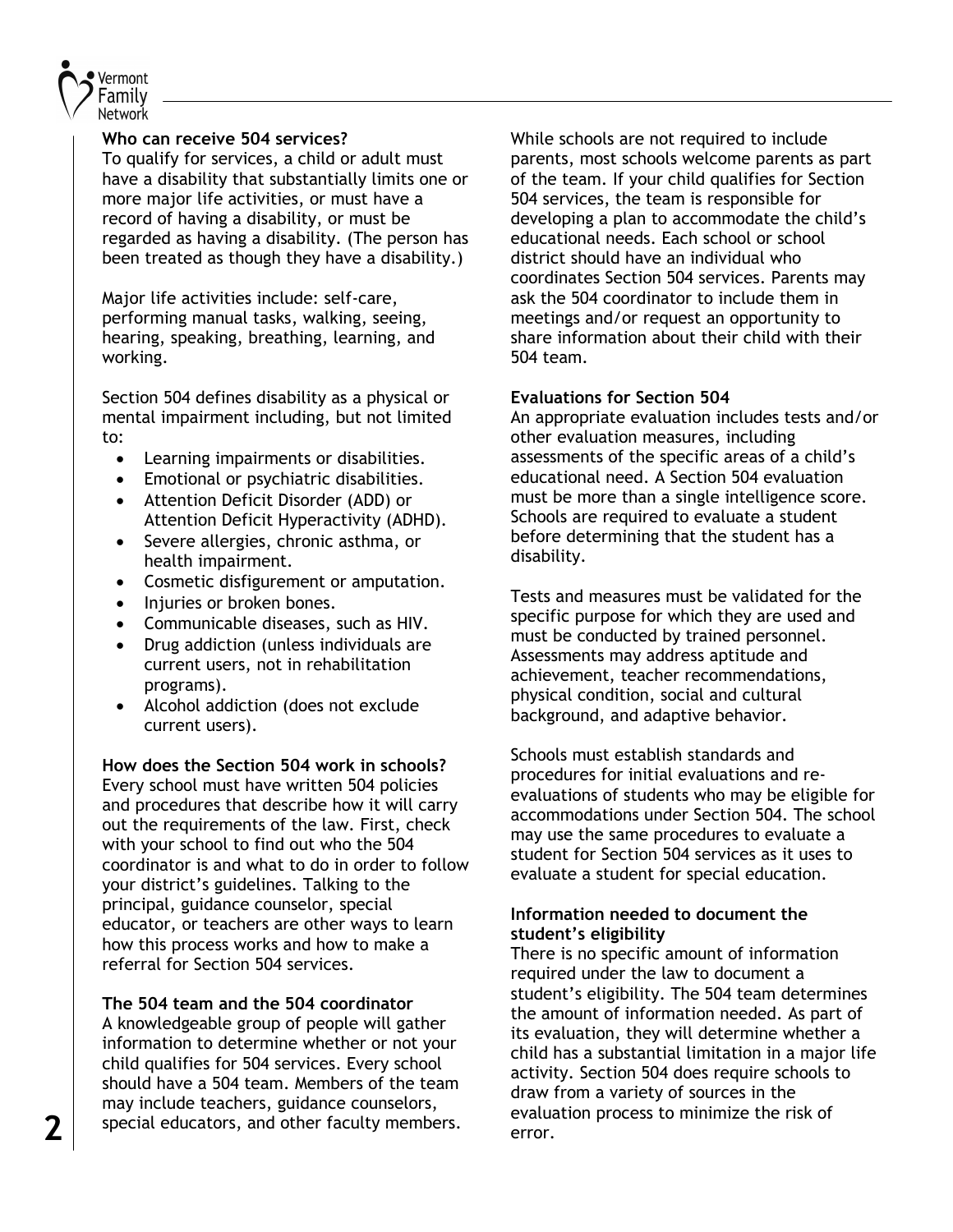

## **What if a child does not qualify for Section 504?**

The school must notify parents if their child does not qualify for Section 504 services. To address the child's learning needs, the 504 team may make a referral to the school's educational support team.

# **Must schools consider "mitigating measures" used by a child in determining whether he or she has a disability under Section 504?**

No. As of 2009, school districts, in determining whether a student has a physical or mental impairment that substantially limits that student in a major life activity, must not consider the effects of any mitigating measures that student is using.

## **Mitigating measures are as follows:**

- Medication, medical supplies, equipment or appliances.
- Low-vision devices (which do not include ordinary eyeglasses or contact lenses).
- Prosthetics (including limbs and devices).
- Hearing aids and cochlear implants or other implantable hearing devices.
- Mobility devices.
- Oxygen therapy equipment and supplies.
- Use of assistive technology.
- Reasonable accommodations or auxiliary aids or services.
- Learned behavioral or adaptive neurological modifications.

**Can a child's medical diagnosis of an illness alone be considered as a 504 evaluation?** A medical diagnosis of an illness does not automatically qualify a child for services. The child's medical diagnosis may be one of the evaluation measures the team uses, and the diagnosis must cause the child to experience substantial limitation in one or more major life activities.

# **Re-evaluations of Section 504**

Section 504 states that re-evaluations must be conducted periodically. The Office of Civil Rights (OCR) recommends that schools reevaluate a student who is eligible for Section 504 at least every three years.

#### **Once a child is eligible for Section 504, what services and accommodations are available?**

A child's services will depend on their individual needs and the 504 plan. Some examples of services and accommodations a child may receive:

- Transportation.
- Speech and language services.
- Computer-aided instruction.
- Adapted software.
- Behavior support.
- Modified attendance policies.
- Home-based instruction.
- Administration of medication.
- Assigned readers or interpreters.
- Adjusted grading procedures.
- Modified standards for making honor roll.
- Modified school day.

# **What can a school do to make programs accessible to a child?**

A school can make its programs accessible in a variety of ways. It can:

- Hold classes or other programs in places that are physically accessible.
- Redesign equipment used in academic and non-academic programs.
- Provide an individual aide.
- Change existing facilities.

## **Parent's rights have under Section 504** You have the right to:

- Examine all relevant records regarding their child.
- Notice (but not necessarily written notice) regarding identification, evaluation, or placement of their child.
- Notice of their parental rights.
- File a local complaint regarding the school's decision about their child's evaluation, eligibility, or placement.
- Request mediation or an impartial due process.
- Be represented by an attorney in a hearing at your own expense.
- Have attorney's fees paid if they prevail at the hearing.
- A review of the hearing decision at a higher level.